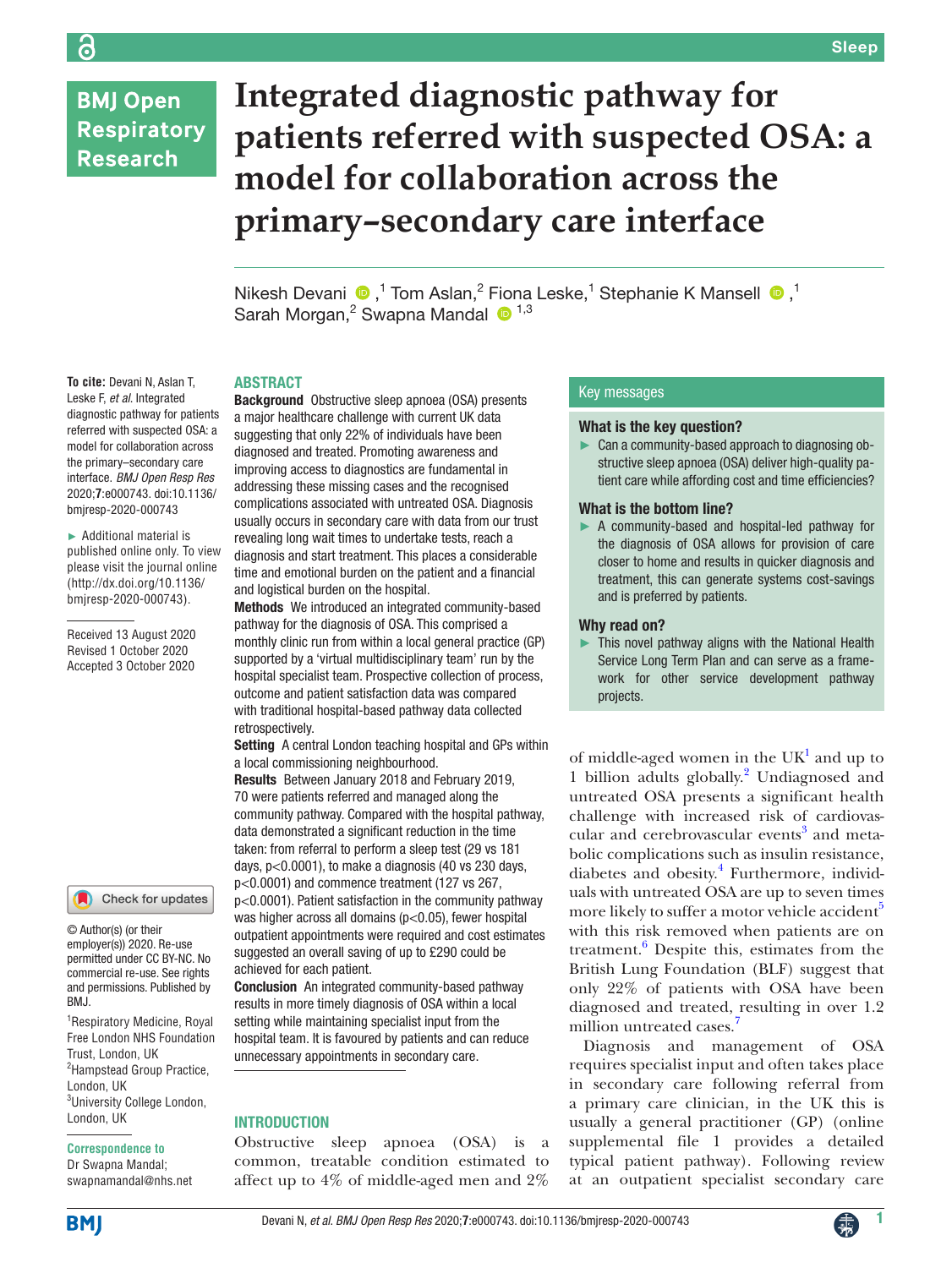clinic, the patient is required to undertake a sleep study usually in their own home. Sleep study devices can vary from trust to trust but most will monitor oxygen saturation, heart rate and flow of air through the nose during sleep (limited cardiorespiratory polygraphy). After undertaking their sleep study and returning the device, the patient is seen again in clinic to be given their diagnosis and commenced on treatment if appropriate. This current pathway has multiple steps each with the potential to result in a time delay and also places a significant reliance on hospital outpatient clinics. A more responsive and streamlined approach to healthcare delivery was advocated in the National Health Service (NHS) plan<sup>8</sup> and more recently in the NHS Long Term Plan<sup>[9](#page-6-8)</sup> with an emphasis on 'care closer to home,' 'removal of unnecessary stages of care' and tests and treatment being 'offered on a one-stop basis'.<sup>8 9</sup> In response to this and the pressing need to access the many undiagnosed cases, we developed an integrated community-based hospital-led pathway for the diagnosis of OSA. Our pathway allows a patient to undergo a preliminary assessment and receive a sleep study device at a GP practice close to home but maintains specialist input through a virtual multidisciplinary team (MDT) provided by the sleep and ventilation department based at an NHS Trust. Within this paper, we prospectively evaluate our pathway and report outcomes following its implementation within one GP catchment neighbourhood.

#### **METHODS Setting**

This new pathway was coordinated by a London-based teaching hospital which provides services to approximately 1.6 million patients principally located within four London boroughs. The specialist sleep and ventilation service at this trust receives in the region of 1500 referrals annually for suspected OSA and also provides care for patients across the spectrum of sleep disordered breathing. Within one of the catchment boroughs, GPs are arranged into collaborative working neighbourhoods based on their geographical location. The new pathway was introduced in one of these neighbourhoods. We used a 'hub and spoke model' to establish a monthly community outreach OSA clinic within a centrally located 'hub' GP practice. This clinic received referrals for patients with suspected OSA directly from other neighbourhood GP practices (the 'spokes'). For the purposes of this pilot, this clinic was staffed by a sleep and ventilation clinical fellow and consisted of a half day session with capacity to review eight patients. To refer a patient, GPs based at any of the other 'spoke' practices within the neighbourhood were required to complete an electronic referral proforma which collected basic patient data as well as a pre-test probability score (STOP-BANG) and an assessment of somnolence (Epworth Sleepiness Scale, ESS). This form was embedded within the practice electronic healthcare portal (EMIS Web, EMIS group, Leeds, UK)

and once completed, was sent via a dedicated confidential NHS mail account to the sleep and ventilation team. Referrals were screened by the sleep and ventilation clinical fellow and those with a STOP-BANG ≥3 were accepted and subsequently allocated to an appropriate clinic appointment at the hub practice. Patients with impaired mobility (who would normally require hospitalprovided transport to attend appointments) and those who required externally provided translation services were excluded from this pathway and instead booked into a regular hospital appointment.

At the outreach clinic, the patients underwent a brief consultation and were issued with a portable diagnostic device to allow them to undertake a home sleep study (WatchPAT, Itamar Medical, Keisarya*,* Israel). Patients were assessed for somnolence and non-respiratory sleep disorders using a comprehensive structured sleep questionnaire [\(online supplemental file 2\)](https://dx.doi.org/10.1136/bmjresp-2020-000743). Once the devices and questionnaires had been returned to the hub practice, they were reviewed within a virtual MDT meeting run by the specialist sleep and ventilation team based at the London NHS Foundation Trust. The final diagnosis, suggested management and follow-up arrangements, were then communicated directly to the patient and their registered GP. Those patients requiring treatment or further review were automatically scheduled to attend a secondary care clinic.

#### Data collection

We initially assessed the demands faced by the hospitalbased sleep and ventilation service by retrospectively auditing a random sample of referrals to this service between June 2016 and June 2017. This gave us insight into the waiting times, costs and the diagnoses being made in this conventional hospital-based pathway. Furthermore, we undertook a process-mapping exercise in parallel to determine a typical patient pathway from GP referral through to treatment and help identify areas for streamlining particularly when designing the community outreach pathway [\(online supplemental file 1\)](https://dx.doi.org/10.1136/bmjresp-2020-000743).

The design of the new pathway was undertaken in collaboration with local GPs, governing members of the Clinical Commissioning Group and the hospital operations team and followed a series of planning meetings with all stakeholders present. Following introduction of the community outreach pathway, prospective evaluation of the service was undertaken over 13 months (January 2018–February 2019). Process measures such as waiting times (from referral to appointment, investigation, diagnosis and treatment) were collected longitudinally and estimates of costs and the final diagnoses made were compiled at the conclusion of pathway implementation. Patient satisfaction was collected using an established questionnaire comprising standardised numerical rating scale (NRS). Patient satisfaction for those attending hospital clinics along the traditional pathway using a similar questionnaire was also collected to serve as a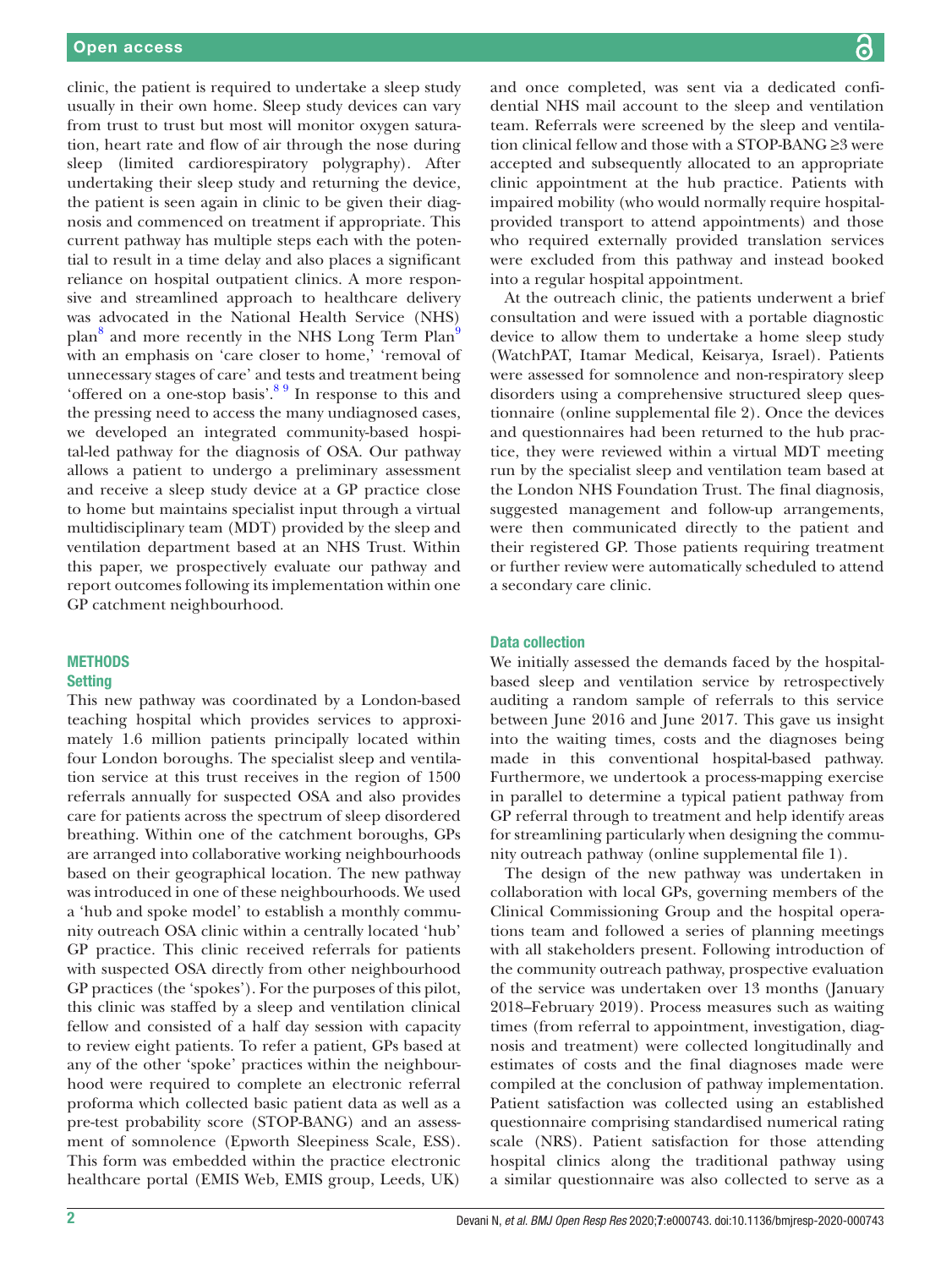comparator. More detail regarding this is provided in the Patient and public involvement section below. Clinician satisfaction was collected using an online survey (Survey Monkey*,* SVMK, San Mateo, California, USA) distributed to all senior partner GPs based within practices participating in the community OSA pathway.

Cost estimates of each pathway were calculated using the tariffs listed within the NHS National Tariff 2017/2018 workbook and the pay scales according to 'Agenda for Change' (AfC). In the UK, all healthcare professionals (HCPs) aside from doctors and dentists, are remunerated according to a national pay system called AfC. This system allocates pay according to set 'bands' which reflect the knowledge, experience and skills of the staff. There are nine pay bands in the UK and, for example, 'band 7' would be representative of a typical advanced clinical practitioner or senior physiotherapist. More detail on cost breakdowns and assumptions made have been provided in the Results section.

#### Data analysis

All results were summarised with appropriate measures of distribution (mean, median, SD) and a Mann-Whitney U test (GraphPad Prism V.7, San Diego, California*,* USA) was used to compare outcomes between the conventional hospital pathway and the new community-based pathway.

Accuracy and completeness of data was ensured throughout by cross-checking of data entry during MDT meetings and involvement of expert stakeholders when determining pathway costs and process measures. Data were securely stored on NHS Trust computers and the pathway was registered as a service improvement project locally. The Standards for Quality Improvement Reporting Excellence checklist was used when writing the final report. $10$ 

#### Patient and public involvement

Prior to the design of the new pathway, patients attending a hospital sleep and ventilation clinic were invited to complete a structured questionnaire to capture their experiences of the existing service and understand their priorities and preferences when attending an outpatient appointment. This feedback guided the development of the new pathway and informed our outcome measures. Furthermore, patient feedback collected following each monthly hub clinic allowed for continued refinement of the pathway throughout the pilot period. At the conclusion of the pilot period, we conducted semistructured face-to-face interviews with two patients referred along this community pathway. This allowed us to gather more detailed feedback and understand how we might adapt and improve on this pathway to continue to meet the needs of our patients.

Pathway outcomes were not directly disseminated to patients but were made available to access through notices and communications posted within the local GP practices.

# RESULTS

# Waiting times and diagnoses

Ninety-one patients were referred to the community outreach pathway between January 2018 and February 2019; and following initial screening using a pre-existing referral proforma, all were deemed suitable to attend. Baseline demographics of these patients compared with those managed along the hospital pathway are provided in [table](#page-3-0) 1.

Of these, 70 patients attended a community clinic review and undertook a home sleep study; 21 patients (23%) did not attend the appointment offered to them. (The average non-attendance rate for the hospital pathway was approximately 33%). When compared with data obtained from the retrospective analysis of referrals to the conventional hospital-based pathway, waiting times were significantly reduced across all domains [\(table](#page-3-1) 2).

The final diagnoses reached in the community outreach pathway and conventional hospital pathway are summarised in [online supplemental file 3.](https://dx.doi.org/10.1136/bmjresp-2020-000743) Twenty-two patients (31.4%) in the community pathway were assessed as having moderate or severe OSA or a hypoventilation syndrome on the basis of their study and required specialist treatment. A further 17 patients (24%) had mild OSA and a proportion of these with a significant symptom burden were offered ongoing follow-up in a secondary care clinic. Thirty patients (42.9%) either had a normal study or one demonstrating only snoring or partial airflow compromise during sleep, and these patients were deemed appropriate for ongoing GP managed care. Similarly, 48% of patients (n=49) within the hospital pathway had a normal sleep study or one demonstrating only snoring or partial airflow compromise. Of the remaining sampled patients referred along the hospital pathway, 35 (34%) were assessed as having moderate or severe OSA or a hypoventilation syndrome and 18 (17.6%) as having mild OSA. All patients referred along the hospital pathway attended on average two clinic appointments and waited over 32 weeks to be told their diagnosis compared with 6 weeks in the community pathway group.

#### Patient and GP satisfaction

Twenty-seven patients attending the hospital pathway and 61 patients attending the community pathway completed a feedback questionnaire assessing their satisfaction using standardised NRS (ranging from 1 to 5; with 1 reflecting 'not at all satisfied' and 5 representing 'very satisfied'). The results demonstrate significantly higher satisfaction scores across all domains for patients referred to the community pathway compared with a parallel cohort referred along the hospital pathway ([table](#page-4-0) 3). Free text comments reinforced this view and a semistructured interview of one patient (P1) highlighted additional benefits including the notion of a community OSA pathway 'fostering continuity of care in a familiar environment' and 'minimising the need to frequently attend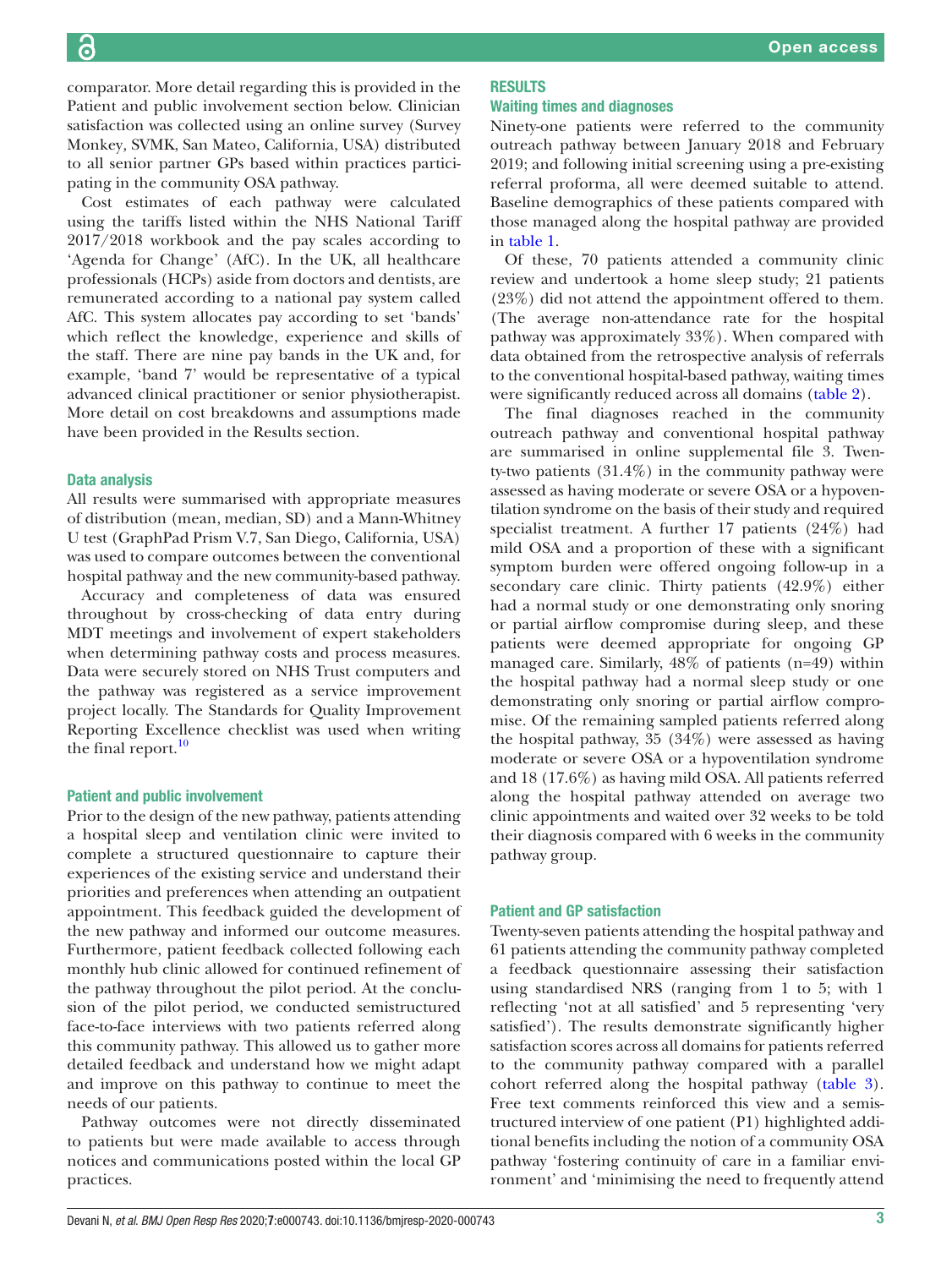<span id="page-3-0"></span>Table 1 Demographics of patients managed within the hospital pathway (retrospectively collected data) and community pathway (prospective)

|                    |                                | <b>Hospital pathway</b> | <b>Community pathway</b> | P value |
|--------------------|--------------------------------|-------------------------|--------------------------|---------|
| Total records      |                                | 102                     | 70                       |         |
| Age                | Mean                           | $58 + 12$               | $53 + 13.6$              | 0.03    |
| Sex                | Male                           | 57% (58)                | 64% (45)                 | 0.2     |
|                    | Female                         | 43% (44)                | 36% (25)                 |         |
| <b>ESS</b>         | Mean                           | 9.3                     | 12                       | 0.02    |
| (where documented) | $<$ 10                         | 48% (33)                | 33% (23)                 |         |
|                    | $\geq 10$                      | 52% (36)                | 67% (46)                 |         |
| BMI ( $kg/m2$ )    | Mean                           | 33.02                   | 30.1                     | 0.008   |
|                    | < 18.5                         | $\overline{0}$          | $\mathbf{0}$             |         |
|                    | $18.5 - 24.9$                  | 21% (21)                | 20% (14)                 |         |
|                    | $25 - 29.9$                    | 12% (12)                | 33% (23)                 |         |
|                    | >30                            | 67% (68)                | 47% (33)                 |         |
| Smoking status     | Never                          | 68% (66)                | 62% (41)                 |         |
| (where documented) | Ex                             | 27% (26)                | 21% (14)                 |         |
|                    | Current                        | $5%$ (5)                | 17% (11)                 | 0.0495  |
|                    | Average PHYx for current or ex | 29                      | 15                       |         |
| Comorbidities      | Hypertension                   | 42% (43)                | 38% (27)                 | 0.75    |
|                    | Atrial fibrillation            | $6\%$ (6)               | 7% (5)                   | 0.76    |
|                    | High cholesterol               | 35% (36)                | 19% (13)                 | 0.02    |
|                    | <b>Diabetes</b>                | $7\%$ (7)               | 10% (7)                  | 0.57    |
|                    | Ischaemic heart disease        | 14% (14)                | 7% (5)                   | 0.22    |
|                    | Cerebrovascular disease        | 0                       | $3\%$ (2)                | 0.16    |
|                    | Depression/anxiety             | 16% (16)                | 14% (10)                 | 0.83    |

BMI, body mass index; ESS, Epworth Sleepiness Score; PHYx, pack-year history.

hospital clinics which are often a source of anxiety.' At the conclusion of the 13-month observation period, a survey of 10 GPs from participating practices affirmed a preference for a community-based diagnostic approach. Specific comments from those clinicians surveyed commended the 'responsiveness and convenience of the pathway,' 'the simple referral and rapid communication between HCPs that it permits' and 'the stronger relationships it developed between the hospital trust and primary care providers.'

#### Cost assessment

From referral to diagnosis made, the community OSA pathway incurred an average estimated overall cost per patient of £442.31 representing a significant cost-saving when compared with £732.81 for the hospital-based pathway. [Table](#page-4-1) 4 provides a breakdown of costs.

We estimated the cost for each pathway using the tariffs listed within the NHS National Tariff 2017/2018 workbook. The listed tariff for a hospital outpatient

### <span id="page-3-1"></span>Table 2 Waiting times from referral for hospital and community pathway

|                                                            |                           | <b>Community outreach</b> |          |
|------------------------------------------------------------|---------------------------|---------------------------|----------|
| <b>Measure</b>                                             | <b>Hospital pathway</b>   | pathway                   | P value  |
|                                                            | Average time in days (SD) |                           |          |
| Time from referral to first outpatient appointment         | 113 (69.6)                | $29(16)^*$                | < 0.0001 |
| Time from referral to sleep study                          | 181 (76)                  | $29(16)^*$                | < 0.0001 |
| Time from referral to patient informed of diagnosis        | 229.5 (102.8)             | 39.8 (15.9)               | < 0.0001 |
| Time from referral to treatment commenced (if appropriate) | 266.9 (114.4)             | 126.8(47.1)               | < 0.0001 |

\*For the community outreach pathway, the sleep study was issued at the hub appointment and undertaken by the patient at home that evening.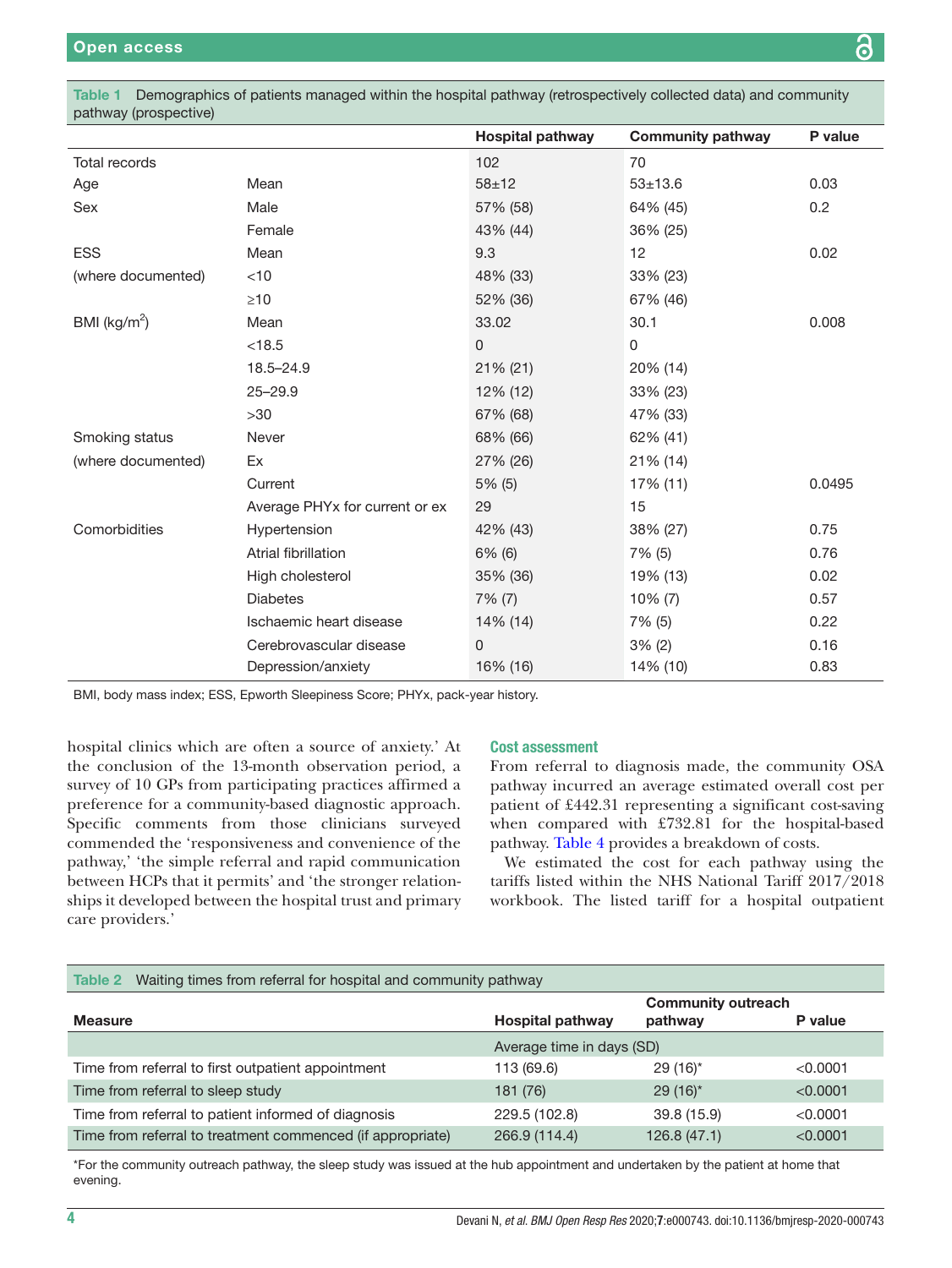<span id="page-4-0"></span>

| Patient satisfaction<br>Table 3                                                   |                                                                                      |                               |          |
|-----------------------------------------------------------------------------------|--------------------------------------------------------------------------------------|-------------------------------|----------|
|                                                                                   | <b>Conventional</b><br>hospital pathway                                              | Community<br>outreach pathway |          |
| <b>Descriptor</b>                                                                 | Mean NRS scores 1–5, with 1='not<br>at all satisfied' and 5='very satisfied'<br>(SD) |                               | P value  |
| The waiting time for today's appointment after being referred by your GP          | 3.38(1.6)                                                                            | 4.56(0.8)                     | 0.004    |
| The waiting time to undergo the sleep study test                                  | 3.53(1.4)                                                                            | 4.67(0.7)                     | < 0.0001 |
| The waiting time to be told your diagnosis/the outcome of the sleep<br>study test | 3.33(1.5)                                                                            | 4.58(0.6)                     | 0.004    |
| The waiting time to be set up with a CPAP device (if applicable)                  | 3.46(1.6)                                                                            | 4.77(0.5)                     | 0.0035   |
| The distance you had to travel to attend clinic today                             | 3.81(1.4)                                                                            | 4.85(0.4)                     | < 0.0001 |
| The waiting time in the clinic to see a member of the team                        | 4.35(0.9)                                                                            | 4.90(0.3)                     | 0.0001   |
| The amount of time you had with the doctor                                        | 4.21(1.1)                                                                            | 4.88(0.3)                     | 0.0002   |
| How would you rate the organisation of the clinic today?                          | 4.28(1.0)                                                                            | 4.83(0.4)                     | 0.0009   |
| <b>Overall satisfaction</b>                                                       | 4.30(1.0)                                                                            | 4.90(0.3)                     | < 0.0001 |

CPAP, continuous positive airway pressure; GP, general practitioner; NRS, numerical rating scale.

appointment is a standard figure which encompasses clinician expenses as well as hospital overheads and ancillary staff support (eg, clinic receptionists, nurses, porters). For a new respiratory patient appointment this is £208 and follow-up £94; using our figure of an average of two appointments before diagnosis in the hospital pathway (one new and one follow-up), this totals £302. Within the community pathway, premises overheads and ancillary support were provided free of charge and hence the cost listed only considers the HCP wage. While during this pilot of the pathway, the clinic was run by a clinical fellow; we have modelled costs based on future clinics being run by a band 7 HCP. The cost listed is per patient assuming eight patients seen during a 4-hour clinic with 2 hours of administration time. The HCP wages are based on the 2018 NHS AfC scales (midnodal point) and NHS Employers Pay and Conditions Circular March 2018.

The national tariff for a respiratory sleep study is  $\pounds 408^{11}$ —this nominally includes the operating cost of the device and clinician reporting time. The unit cost for each device will vary between trusts and depend on the device and contractual agreement with the device manufacturer. We used the same device, within both the hospital and community pathways—hence this cost has not been included in our final calculations.

MDT costs were calculated based on the clinicians present and their hourly wage according to AfC and are calculated per patient based on six patients discussed per hour. The hospital MDT involves a consultant respiratory physician, two band 7 allied health professionals (AHPs) and band 4 AHP. The community MDT was undertaken with a consultant respiratory physician and band 7 AHP. MDT administrative cost was calculated in a similar manner.

<span id="page-4-1"></span>

| Cost estimates per patient for the community-based and hospital-based diagnostic pathways<br>Table 4 |                    |                                                               |                                                                               |  |  |  |
|------------------------------------------------------------------------------------------------------|--------------------|---------------------------------------------------------------|-------------------------------------------------------------------------------|--|--|--|
|                                                                                                      |                    | Cost per patient                                              |                                                                               |  |  |  |
| <b>Expense</b>                                                                                       |                    | <b>Hospital pathway</b>                                       | Outreach pathway                                                              |  |  |  |
| Referral triage time                                                                                 |                    | £3.44                                                         | £3.44                                                                         |  |  |  |
| Sleep study                                                                                          | Description        | 2017/2018 national tariff                                     | 2017/2018 national tariff                                                     |  |  |  |
|                                                                                                      | Cost               | £408                                                          | £408                                                                          |  |  |  |
| Clinic appointment                                                                                   | Description        | 2017/2018 national tariff cost<br>for 1 new OPA and 1 F/U OPA | 4-hour community clinic run by band $7+2$<br>hour admin. using AfC (midnodal) |  |  |  |
|                                                                                                      | Total cost/patient | £302                                                          | £14.87                                                                        |  |  |  |
| MDT                                                                                                  | Cost               | £16.58                                                        | £11.05                                                                        |  |  |  |
| MDT administrative costs                                                                             | Description        | 15 min/patient band 4                                         | 15 min/patient band 7                                                         |  |  |  |
|                                                                                                      | Cost               | £2.79                                                         | £4.95                                                                         |  |  |  |
|                                                                                                      | Total              | £732.81                                                       | £442.31                                                                       |  |  |  |

For the community clinic, costs are calculated based on eight patients being seen per clinic. Hospital clinic costs are calculated based on our data demonstrating an average two attendances (one new and one follow-up).<sup>[11](#page-6-10)</sup>

AfC, Agenda for Change; F/U, follow-up appointment; MDT, multidisciplinary team; OPA, outpatient appointment.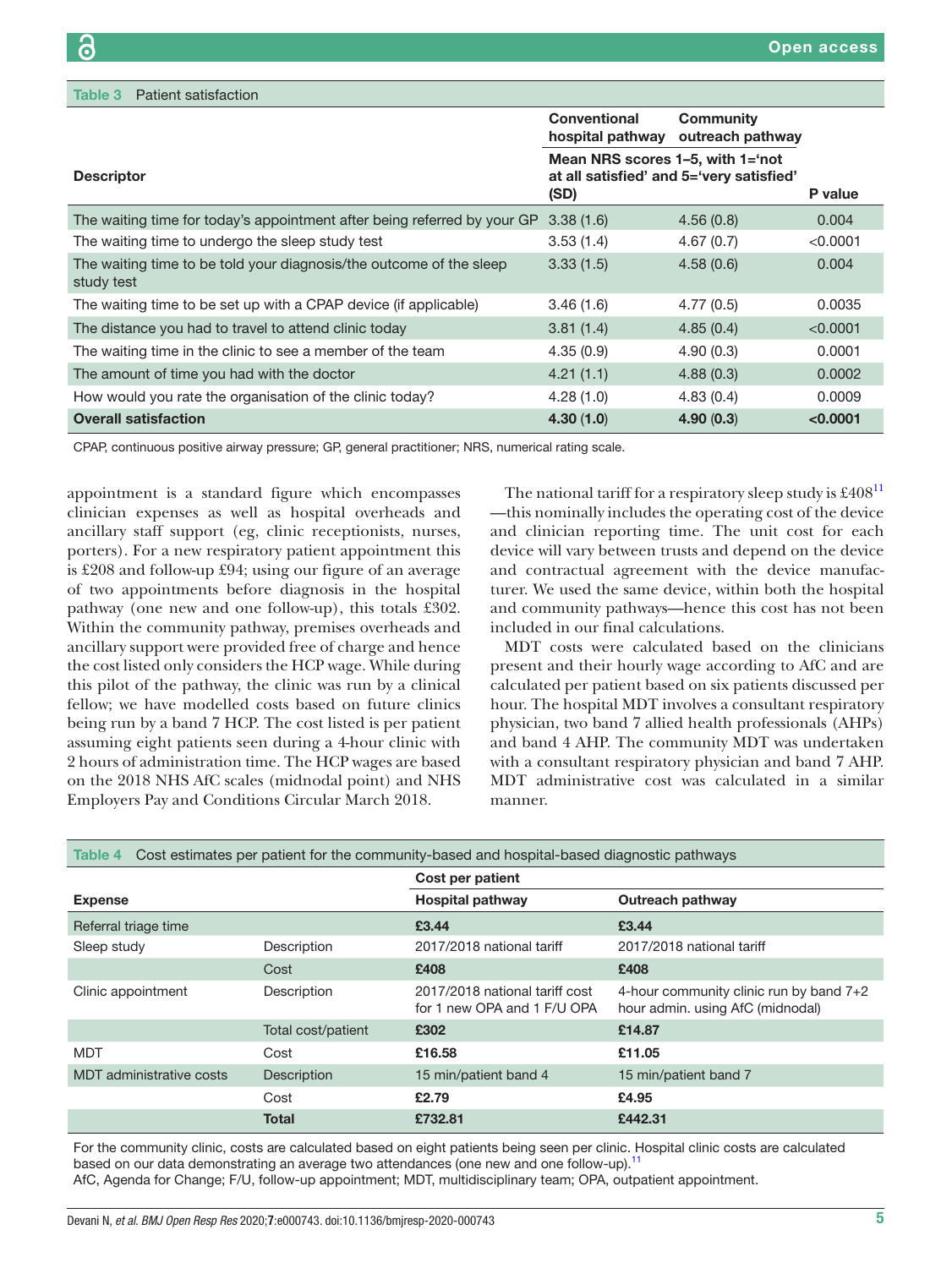#### **DISCUSSION**

Our results demonstrate that a community-based approach to diagnosing OSA with virtual support from a hospital specialist team can result in significant reductions in waiting times, is favoured by patients and clinicians, and has the potential to achieve considerable costsavings. By undertaking an initial assessment and investigation in the community, only those patients who require treatment and review will be booked into secondary care clinics thus avoiding 'unnecessary' appointments. Patients with a normal sleep study and sleep disorders questionnaire which do not highlight any cause for concern will continue to receive care from their GP. This pathway can therefore reduce the number of unnecessary secondary care appointments which are not materially adding to patient care. In turn, this can reduce secondary care clinic waiting times for those who do require specialist input. For the patients, this means receiving care in a timely fashion, closer to home; and for hospital trusts, this can result in further cost-savings through streamlining clinics and referral pathways. We appreciate that an additional time resource will be required initially when setting up this service, however, we do not envisage the virtual MDT to generate significant extra work for the specialist and, as is our experience, it can sit alongside an existing MDT. The introduction of this community pathway should actually allow for a reduction in secondary care clinical workload which will subsequently allow for reallocation of the clinician's time to further devote to virtual MDT and consult.

The pathway closely aligns with STP (Sustainability and Transformation Partnership) plans of delivering care closer to home for patients and also with the NHS recently published 10-year priorities of greater integration with NHS organisations working closer with their local partners and reducing reliance on hospitals.<sup>9</sup> Furthermore, delivery of diagnostics within a community setting will increase visibility and awareness of OSA both among patients and primary care physicians. The importance of the latter has recently been highlighted by surveys of primary care physicians in North Africa, the Middle East and Malaysia concluding that more work is required to support knowledge development and build confidence among these clinicians in recognising and supporting patients with OSA.<sup>12 13</sup> While there does not appear any similar work conducted in the UK and although this was not something we assessed during this pilot, the increased exposure to OSA that this pathway offers might facilitate this process and also provide opportunity to deliver training within each hub locality.

Looking ahead, we hope to extend reach of the clinic beyond general practice such that referral to the pathway can be made by allied HCPs working within relevant community settings such as weight management services, dietetic and therapy departments. This might mediate wider economic ramifications by helping to access some of the 'missing million cases.' In their health economic analysis, the BLF estimates a £55 million saving for the

NHS with a gain of 40 000 quality-adjusted life years annually and prevention of an additional 40 000 motor vehicle accidents each year if all those with moderate– severe OSA were diagnosed and treated.<sup>[7](#page-6-6)</sup>

Our findings build on previous studies which have demonstrated cost-effectiveness and equivalent rates of continuous positive airway pressure compliance with community-based models of care for patients with OSA when compared with hospital-based sleep units.<sup>14-16</sup> However, these studies have either focused on the role of primary care in the ongoing follow-up of patients who have already been diagnosed with OSA in a hospital sleep unit<sup>15</sup>; selecting only those with high probability for OSA syndrome<sup>14</sup> or have evaluated a community-based approach to diagnosis which requires HCPs to conduct a home visit.<sup>[16](#page-6-14)</sup>

In comparison, our pathway is the first to be undertaken within the UK NHS system, accepting all referrals for patients who may have a diagnosis of OSA and compares the costs directly associated with the diagnostic stage of OSA within a community (primary care) versus hospital setting. Furthermore, by using the existing primary care infrastructure, we did not require patients to be visited at home by an HCP; instead they were able to attend a GP practice within their local neighbourhood. To our knowledge, our approach is also the first to involve virtual secondary care-based multidisciplinary input to support the diagnostic process in the community. This recognises that the diagnosis of sleep disordered breathing requires clinical experience and expertise with a risk of missing some of the nuances if the whole process is transferred to primary care. This early support from the hospital-based team is a feature which was particularly welcomed by the GPs.

#### Limitations

The community outreach pathway was instituted within a borough with pre-existing strong collaborative working practices between constituent GPs. This method of working might have contributed to the successful outcomes of this pathway and might not have been observed to the same extent if the pathway was introduced in an alternative borough. However, enhanced collaboration and sharing of services in 'primary care networks' represents an important strategy of the NHS Long Term Plan and thus is likely representative of future service delivery and organisation across all of primary care.

When comparing the baseline characteristics between the two patient groups, there are significant differences in age, body mass index, smoking status, presence of hypercholesterolaemia and ESS. However, the groups are matched for sex and other comorbidities. This heterogeneity between the two groups likely reflects the fact that the community pathway, by virtue of it being a pilot, only drew from the population residing in one catchment neighbourhood versus the retrospective sample conducted of hospital outpatients which received referrals from across the entire catchment area. While these